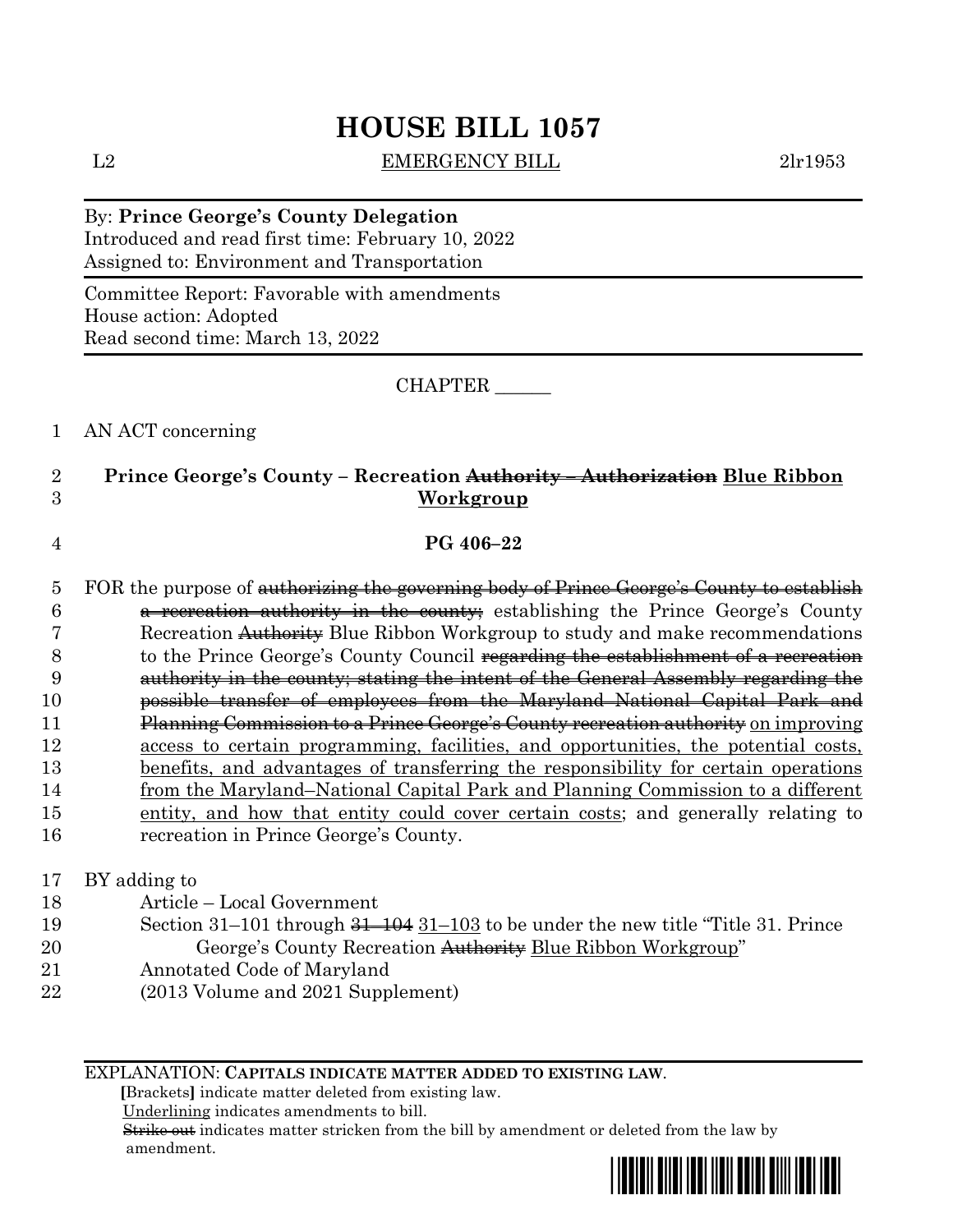|                     | $\overline{2}$<br><b>HOUSE BILL 1057</b>                                                                                                                  |
|---------------------|-----------------------------------------------------------------------------------------------------------------------------------------------------------|
| 1<br>$\overline{2}$ | SECTION 1. BE IT ENACTED BY THE GENERAL ASSEMBLY OF MARYLAND,<br>That the Laws of Maryland read as follows:                                               |
| 3                   | <b>Article - Local Government</b>                                                                                                                         |
| 4<br>5              | TITLE 31. PRINCE GEORGE'S COUNTY RECREATION AUTHORITY BLUE RIBBON<br>WORKGROUP.                                                                           |
| 6                   | $31 - 101.$                                                                                                                                               |
| 7<br>8              | (A)<br>IN THIS TITLE THE FOLLOWING WORDS HAVE THE MEANINGS<br><b>INDICATED.</b>                                                                           |
| 9<br>10<br>11       | "COMMISSION" MEANS THE MARYLAND-NATIONAL CAPITAL PARK AND<br>(B)<br>PLANNING COMMISSION ESTABLISHED UNDER DIVISION II OF THE LAND USE<br>ARTICLE.         |
| 12<br>13            | "WORKGROUP" MEANS THE PRINCE GEORGE'S COUNTY RECREATION<br>(C)<br><b>AUTHORITY BLUE RIBBON WORKGROUP.</b>                                                 |
| 14                  | $31 - 102.$                                                                                                                                               |
| 15                  | THIS TITLE APPLIES ONLY TO PRINCE GEORGE'S COUNTY.                                                                                                        |
| 16                  | $31 - 103.$                                                                                                                                               |
| 17<br>18<br>19      | THE GOVERNING BODY OF PRINCE GEORGE'S COUNTY MAY CREATE<br>COUNTY RECREATION AUTHORITY TO OVERSEE YOUTH SPORTS AND RECREATION<br>FUNCTIONS IN THE COUNTY. |
| $20\,$              | $31 - 104.$                                                                                                                                               |
| 21<br>$22\,$        | THERE IS A PRINCE GEORGE'S COUNTY RECREATION AUTHORITY<br>(A)<br><b>BLUE RIBBON WORKGROUP.</b>                                                            |
| $23\,$              | (B) THE WORKGROUP CONSISTS OF THE FOLLOWING MEMBERS:                                                                                                      |
| 24<br>$25\,$        | ONE MEMBER TWO MEMBERS APPOINTED BY THE PRINCE<br>(1)<br><b>GEORGE'S COUNTY HOUSE DELEGATION;</b>                                                         |
| 26<br>$27\,$        | ONE MEMBER TWO MEMBERS APPOINTED BY THE PRINCE<br>(2)<br><b>GEORGE'S COUNTY SENATE DELEGATION;</b>                                                        |
| 28<br>29            | (3)<br><b>ONE MEMBER</b> TWO MEMBERS APPOINTED BY THE COUNTY<br><b>EXECUTIVE;</b>                                                                         |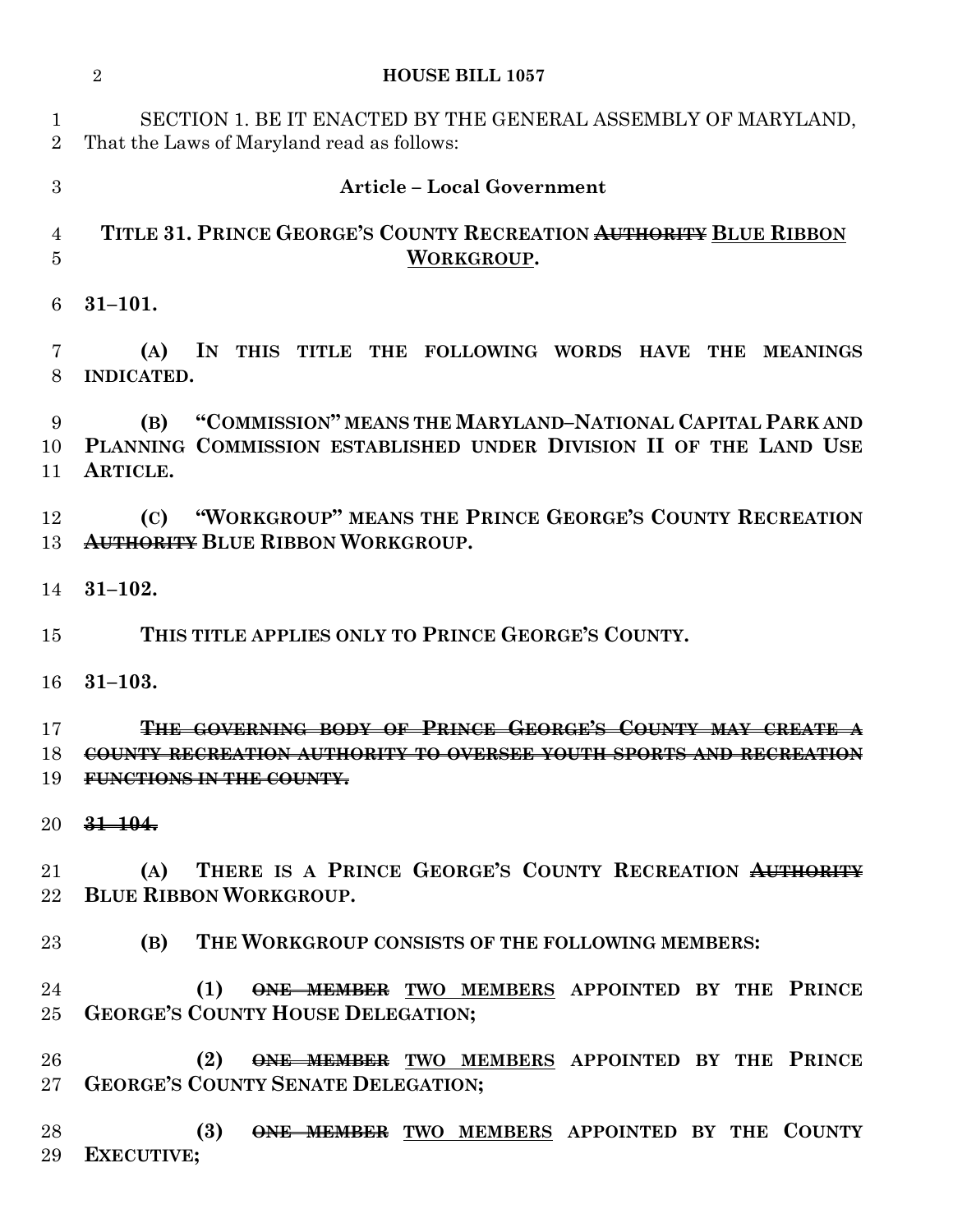**HOUSE BILL 1057** 3

 **(4) ONE MEMBER TWO MEMBERS APPOINTED BY THE COUNTY COUNCIL;**

 **(5) ONE REPRESENTATIVE THE PRESIDENT OF THE PRINCE GEORGE'S COUNTY BOYS AND GIRLS CLUB;**

 **(6) ONE REPRESENTATIVE OF THE MUNICIPAL AND COUNTY GOVERNMENT EMPLOYEES ORGANIZATION PRINCE GEORGE'S COUNTY DEPARTMENT OF PARKS AND RECREATION, DESIGNATED BY THE DIRECTOR OF THE DEPARTMENT; AND**

 **(7) THE PRINCE GEORGE'S COUNTY PARKS AND RECREATION YOUTH AND COUNTYWIDE SPORTS DIVISION CHIEF;**

**(8) ONE REPRESENTATIVE OF THE UFCW LOCAL 1994 MUNICIPAL AND COUNTY GOVERNMENT EMPLOYEES ORGANIZATION, APPOINTED BY THE COUNTY EXECUTIVE;**

- **(9) THE CHIEF EXECUTIVE OFFICER OF THE PRINCE GEORGE'S COUNTY ARTS AND HUMANITIES COUNCIL;**
- **(10) ONE REPRESENTATIVE OF THE NATIONAL RECREATION AND PARK ASSOCIATION, APPOINTED BY THE COUNTY COUNCIL; AND**

**(11) ONE REPRESENTATIVE OF THE PRINCE GEORGE'S COUNTY AGING AND DISABILITIES SERVICES DIVISION, APPOINTED BY THE COUNTY EXECUTIVE.**

 **(C) EACH MEMBER OF THE WORKGROUP MAY BE QUALIFIED ON THE BASIS OF KNOWLEDGE AND EXPERIENCE PERTINENT TO THE PURPOSE OF THE WORKGROUP INCLUDING:**

- **(1) PUBLIC RECREATION OPERATIONS;**
- **(2) MANAGING ACTIVE AND PASSIVE CULTURE AND LEISURE PROGRAMS;**
- **(3) RECREATIONAL YOUTH SPORTS;**
- **(4) PUBLIC FINANCE AND FISCAL AFFAIRS;**
- **(5) GOVERNMENT OPERATIONS;**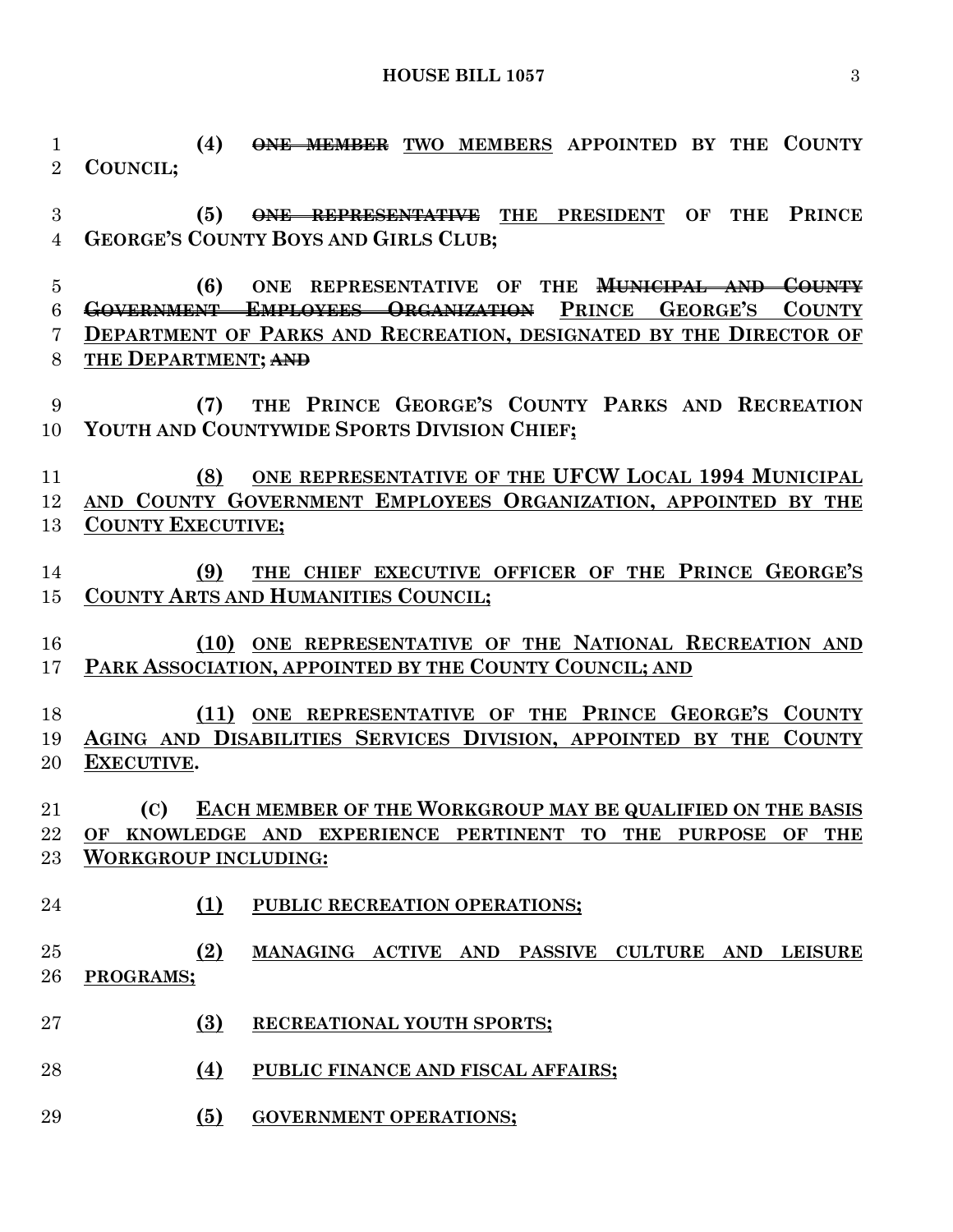|                            | <b>HOUSE BILL 1057</b><br>$\overline{4}$                                                                                                                                                                                                                                                                                  |
|----------------------------|---------------------------------------------------------------------------------------------------------------------------------------------------------------------------------------------------------------------------------------------------------------------------------------------------------------------------|
| 1                          | (6)<br>PERFORMING AND VISUAL ARTS;                                                                                                                                                                                                                                                                                        |
| $\overline{2}$             | (7)<br><b>QUASI-PUBLIC ENTITIES; OR</b>                                                                                                                                                                                                                                                                                   |
| 3<br>4                     | (8)<br>A FIELD OF COMPARABLE RELEVANCE TO DELIVERING PUBLIC<br>RECREATION SERVICES.                                                                                                                                                                                                                                       |
| 5<br>6<br>7                | THE PURPOSE OF THE WORKGROUP IS TO STUDY AND, PRIOR TO THE<br>(D)<br>ESTABLISHMENT OF A COUNTY RECREATION AUTHORITY UNDER THIS TITLE, MAKE<br><b>RECOMMENDATIONS ON:</b>                                                                                                                                                  |
| 8<br>9<br>10               | THE POWERS AND DUTIES OF ANY COUNTY RECREATION<br>$\leftrightarrow$<br>AUTHORITY ESTABLISHED BY THE COUNTY AND THAT IS NOT AFFILIATED WITH THE<br>COMMISSION:                                                                                                                                                             |
| 11<br>12<br>13             | WHICH FUNCTIONS OF EXISTING DIVISIONS OF PRINCE GEORGE'S<br>$\bigoplus$<br>COUNTY GOVERNMENT, QUASI-GOVERNMENT, OR COMMISSION AGENCIES COULD<br>BE ASSUMED BY A COUNTY RECREATION AUTHORITY;                                                                                                                              |
| 14                         | $\left(4\right)$<br>FUNDING FOR A COUNTY RECREATION AUTHORITY;                                                                                                                                                                                                                                                            |
| 15<br>16<br>17             | ANY CHANGES TO STATE OR COUNTY LAW NECESSITATED BY THE<br>$\leftrightarrow$<br><u>ESTABLISHMENT OF A COUNTY RECREATION AUTHORITY NOT AFFILIATED WITH THE</u><br>COMMISSION; AND                                                                                                                                           |
| 18<br>19<br>20             | $\bigoplus$<br>ALL ASPECTS OF A TRANSFER OF ANY PERSONNEL AND THE<br>RESPONSIBILITY FOR YOUTH SPORTS, ARTS, AND RECREATION FROM THE<br>COMMISSION TO A COUNTY DECDEATION AITPUODITY<br><del>commission fo a counti</del><br><del>ilboilenti ion</del><br><del>nomomn,</del>                                               |
| 21<br>22                   | (1)<br>IMPROVING ACCESS TO THE EXISTING YOUTH SPORTS, ARTS, AND<br>RECREATION PROGRAMMING AVAILABLE TO RESIDENTS OF THE COUNTY;                                                                                                                                                                                           |
| 23<br>24                   | (2)<br>IMPROVING ACCESS TO PUBLICLY OWNED FACILITIES, FIELDS,<br>AND GYMS FOR COUNTY-BASED ORGANIZATIONS;                                                                                                                                                                                                                 |
| 25<br>26<br>27             | (3)<br>IMPROVING ACCESS TO OPPORTUNITIES FOR COUNTY-BASED<br>MINORITY-OWNED AND SMALL BUSINESSES IN PROCUREMENTS RELATED TO THE<br>DELIVERY OF RECREATION PROJECTS AND PROGRAMS;                                                                                                                                          |
| 28<br>29<br>30<br>31<br>32 | (4)<br>THE POTENTIAL COSTS, BENEFITS, ADVANTAGES, AND<br>DISADVANTAGES OF TRANSFERRING THE RESPONSIBILITY FOR SPECIFIC<br>OPERATIONS OF THE EXISTING YOUTH SPORTS, ARTS, AND RECREATION FUNCTIONS<br>FROM THE COMMISSION TO A DIFFERENT ENTITY WHETHER THAT BE AN<br>AUTHORITY, A COUNTY AGENCY, OR ANY OTHER ENTITY; AND |